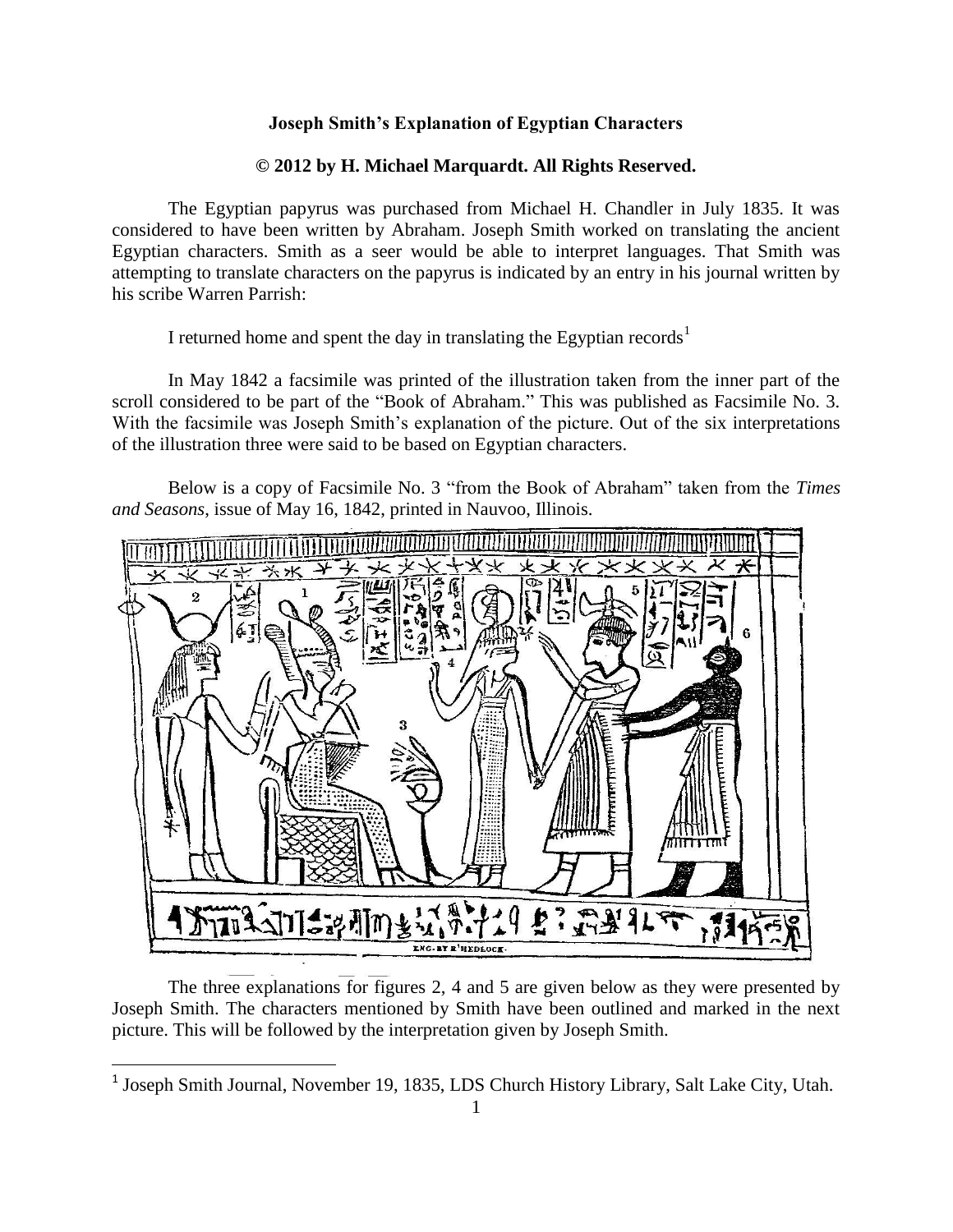

Two scholars of Egyptian will be cited with their translation of the Egyptian characters for Figures 2, 4, and 5. They are Michael D. Rhodes, who is a member of the Church of Jesus Christ of Latter-day Saints (the Church that publishes the "Book of Abraham"), and Robert K. Ritner, an Egyptologist at the Oriental Institute of the University of Chicago.

Joseph Smith Fig. 2: King Pharaoh; whose name is given in the characters above his head. [Top column to the right of figure]

Rhodes: The great Isis, mother of the god. $<sup>2</sup>$ </sup> Ritner: Isis the great, the god's mother. $3$ 

 $\overline{\phantom{a}}$ 

<sup>2</sup> Michael D. Rhodes, *The Hor Book of Breathings: A Translation and Commentary* (Provo, Utah: Foundation for Ancient Research and Mormon Studies, Brigham Young University, 2002), 25, all translations on this page.

<sup>&</sup>lt;sup>3</sup> Robert K. Ritner, *The Joseph Smith Papyri: A Complete Edition* (Salt Lake City: Smith-Pettit Foundation, 2011), 139, all translations on this page.